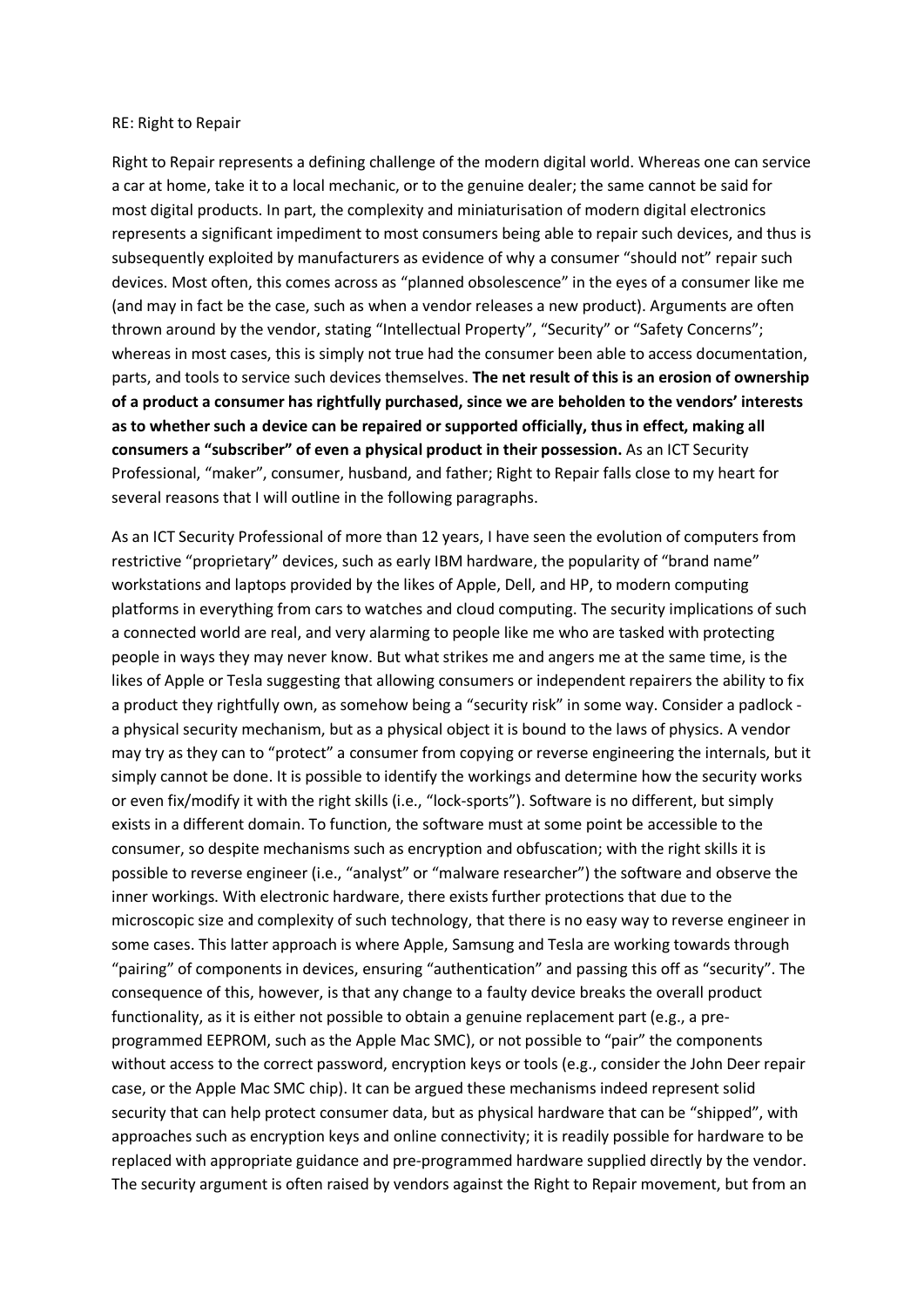ICT professional perspective; the argument lacks solid ground in which to stand, as established methods to handle such scenarios are widely used and readily accepted in the ICT industry today.

I personally own several computers that I have built myself. I own pre-built equipment (e.g., printers, routers, switches, NAS devices and laptops). I also own numerous "Internet-of-Things" devices such as Arduino and Raspberry Pi. I use this equipment for my own purposes, including learning about the world around me, such as monitoring air quality, temperatures, particle counts and such through both code and hardware solutions. I also write complex multi-tier software in virtualised environments. This is what I do as a "maker". There are also very few obstructions to me purchasing a CPU, mainboard, RAM, case, power supply, water cooling parts and graphics cards and putting them together how I please for significantly less cost than a pre-built system. I can also upgrade parts as I see fit, and through standardisation – the resulting system is both high performance and secure. The Arduino foundation achieved something similar at commercial scale with ARM Cortex and Atmel processors in creating their wide range of devices, opening the world to the ability to innovate and configure a multitude of devices however they say fit. In many ways, the maker community represents a "sharing" community of Open-Source proponents, hoping to further civilisation through widespread innovation whilst giving access to those who do not have the means to pay for proprietary equipment and software. It is a fantastic educational experience for children, students, and adults alike. This is the opposite from the proprietary approach chosen by vendors such as Apple and Tesla, who choose to lock down and even punish those who try to change/repair things (e.g., Tesla supercharging capability being disabled after a non-Tesla repair). Proprietary approaches may be necessary in some elements of a device such as a car for safety reasons, but the reality is; whether a car is digitally controlled through an electric motor or analogue controlled by a throttle on the air intake – the resulting behaviour of the device is identical and thus calls to question; if the device could be repaired to original specifications, or allow modification to within known tolerances; why should it not be allowed? This is no different from modifying a car to increase performance to use in racing or rallies. Human ingenuity will always find a workaround for any restriction, and this remains true in trying to "lock down" something against modification or repair, calling into question the need for restrictions in the first place.

As a consumer nothing is more frustrating than having to return a faulty device under warranty or get something repaired and being left with nothing for the entire duration of shipping overseas and back for a "genuine" fix. Even more frustrating, is when the "fix" costs more than a new device or results in total loss of data. Again, this is more often the case with Apple devices as official repairers rarely provide board-level repair services, and thus will instead quote entire new boards (which includes CPU, memory, SSD, and graphics) at often near-cost to a new device. Adding to the frustration is that such repairs will often result in a total loss of all data on the device. By contrast, Microsoft is an example of a business innovating, whilst increasingly committing to the Open-Source world. Microsoft has also committed to improving repairability of their Surface notebooks/tablets. On the other end of the spectrum, Apple devices are increasingly becoming less repairable by increasing the usage of proprietary hardware, restricting access to interfaces necessary to diagnose faults, and creating poor quality hardware (e.g., non-existent waterproofing of Mac Books), whilst charging a major premium for the "privilege". This is by no means intended to be "Apple Bashing", it is simply a statement of fact. One only needs to look at the thousands of videos produced by the likes of Louis Rossman of Rossman Repair Group in New York or Jessa Jones of iPad Rehab to see the proof of this, or the various news reports of Apple "Genius Bar" price gouging on simple faults that